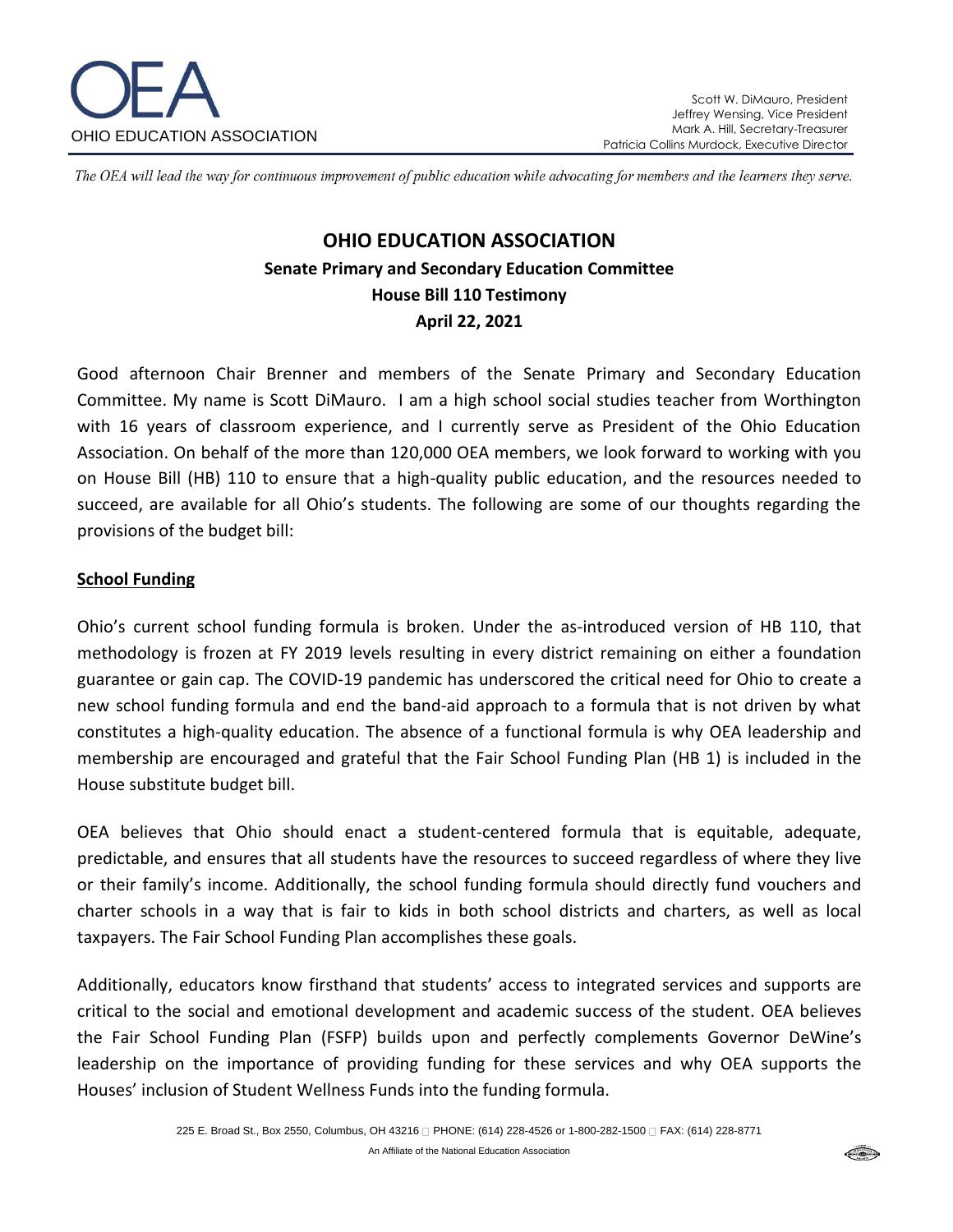We urge the Ohio Senate to retain the Fair School Funding Plan in the budget bill and provide for an equitable phase-in of all the formula's components. The goal should be to fully fund the formula as quickly as possible. It is time once and for all to move away from our unconstitutional funding system. OEA looks forward to working with members of the legislature to finally deliver the school funding system our children and communities deserve.

#### **Student Wellness and Success Fund Expenses**

The as-introduced version of the budget bill removes professional development regarding trauma informed care and cultural competence from the list of allowable expenses for Student Wellness and Success Funds. OEA is opposed to this change. The House substitute version includes the professional development programs as an allowable expense.

Ohio's student body is increasingly diverse, and our achievement gaps demonstrate that Ohio's African American, Hispanic, English learners, economically disadvantaged, and students with disabilities continue to lag academically behind their white, non-disabled peers. Students who were impacted by poverty, adverse childhood experiences, and homelessness prior to the COVID-19 pandemic have, in many cases, experienced increased poverty-related traumas. To address these achievement gaps and evidence of trauma, Ohio's educators need access to relevant cultural competency and trauma informed education professional development.

Whether the Student Wellness funds remain in the formula, or as a standalone program, these funds should continue to be used to address the nuanced learning needs of our increasingly diverse and impoverished student body.

### **Revised Graduation Requirements**

As introduced, the Executive Budget called for requiring each student, as a condition of graduation, to provide evidence of having completed and submitted a free application for federal student aid (FAFSA). While we fully support making higher education more affordable and accessible for Ohio's students, including encouraging and providing support to students and families seeking financial aid, making completion of a FAFSA form a pre-condition of graduation we feel would present needless obstacles to some students. The House's recent substitute bill removed the FAFSA requirement, and we support that change.

Rather than requiring students to complete complex financial aid forms, we would urge greater financial support for higher education institutions so that kids' post-secondary options become the far more affordable options we had when my generation and earlier ones attended them. The average instate tuition at an Ohio public four-year university has jumped an average of 120% since 2000, with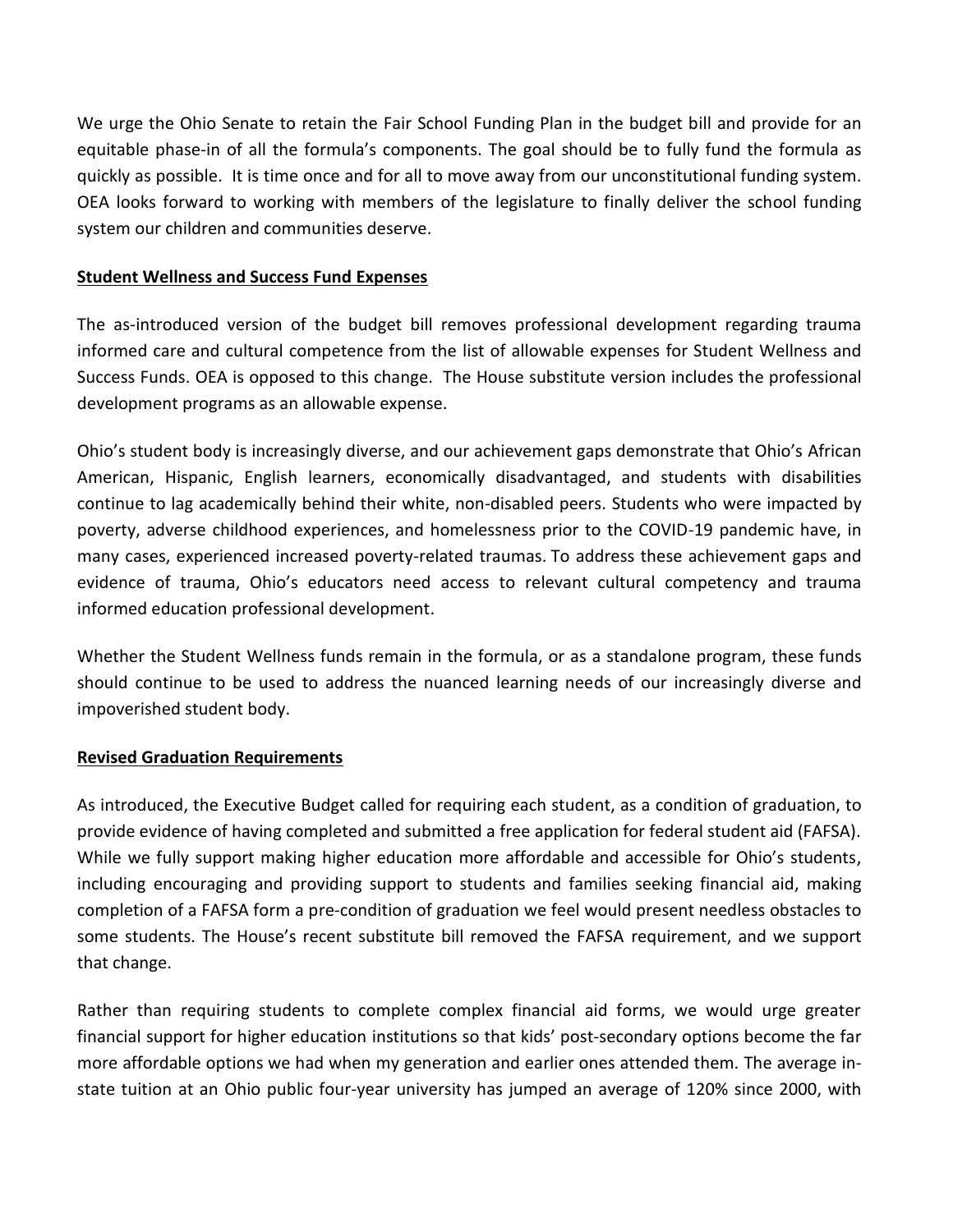nearly every school now charging for in-state tuition more than what they charged out-of-state students in 2000 – sometimes a lot more. And in 2000, Ohio still ranked among the most expensive places to attend post-secondary options in the United States.

The bill calls for several additional changes to the high school graduation requirements for the Class of 2023 and beyond. OEA supports the provision to allow students to use a course grade of "B" or higher in associated courses as a qualification for the science and citizenship seals. Additionally, the House added a provision that eliminates the requirement for high school students to take the ACT/SAT beginning with the class of 2026. These assessments would continue to be offered to all 11th graders, but participation would be voluntary. OEA supports this change because it would still allow access to a free administration of the test; but not require it for those whose plans after graduation do not include college.

## **Academic Distress Commissions (State Takeovers of Local School Districts)**

OEA supports the HB 110 provision extending the moratorium on new state takeovers through the 2021-2022 and 2022-2023 school years. State takeovers of local school districts are a failure. Grabbing power from elected school boards and sidelining the voice of classroom educators is the wrong approach to help school districts overcome barriers to learning associated with widespread student poverty and trauma.

The Ohio House acted last General Assembly to repeal the failed state takeover law by passing the bipartisan HB 154 (83-12). The HB 154 language was also included in the last House-passed biennial budget bill. Unfortunately, that language was omitted from the final version of the budget. HB 110 presents a new opportunity to turn the page on failed state takeovers by returning local control to elected school boards and restoring the voice of educators.

While OEA continues to call for full repeal of the failed state takeover law, OEA requests the Senate amend HB 110 to include the language from SB 165, which establishes a pathway for Lorain City Schools to exit state control under the HB 70 ADC/CEO system. However, the OEA asks that the SB 165 language also be applied to Youngstown City Schools and East Cleveland City Schools. It is important that all three districts in state takeover status be provided an equal opportunity to exit state takeover status so that local control can be returned to elected school boards and all collective bargaining rights returned to educators.

### **Computer Science Curriculum**

House Bill 110 contains many provisions related to computer science course curriculum. The bill requires a committee to develop a state plan for computer science instruction for primary and secondary education. Secondly, it phases in a requirement that all K-12 students by the 2024-2025